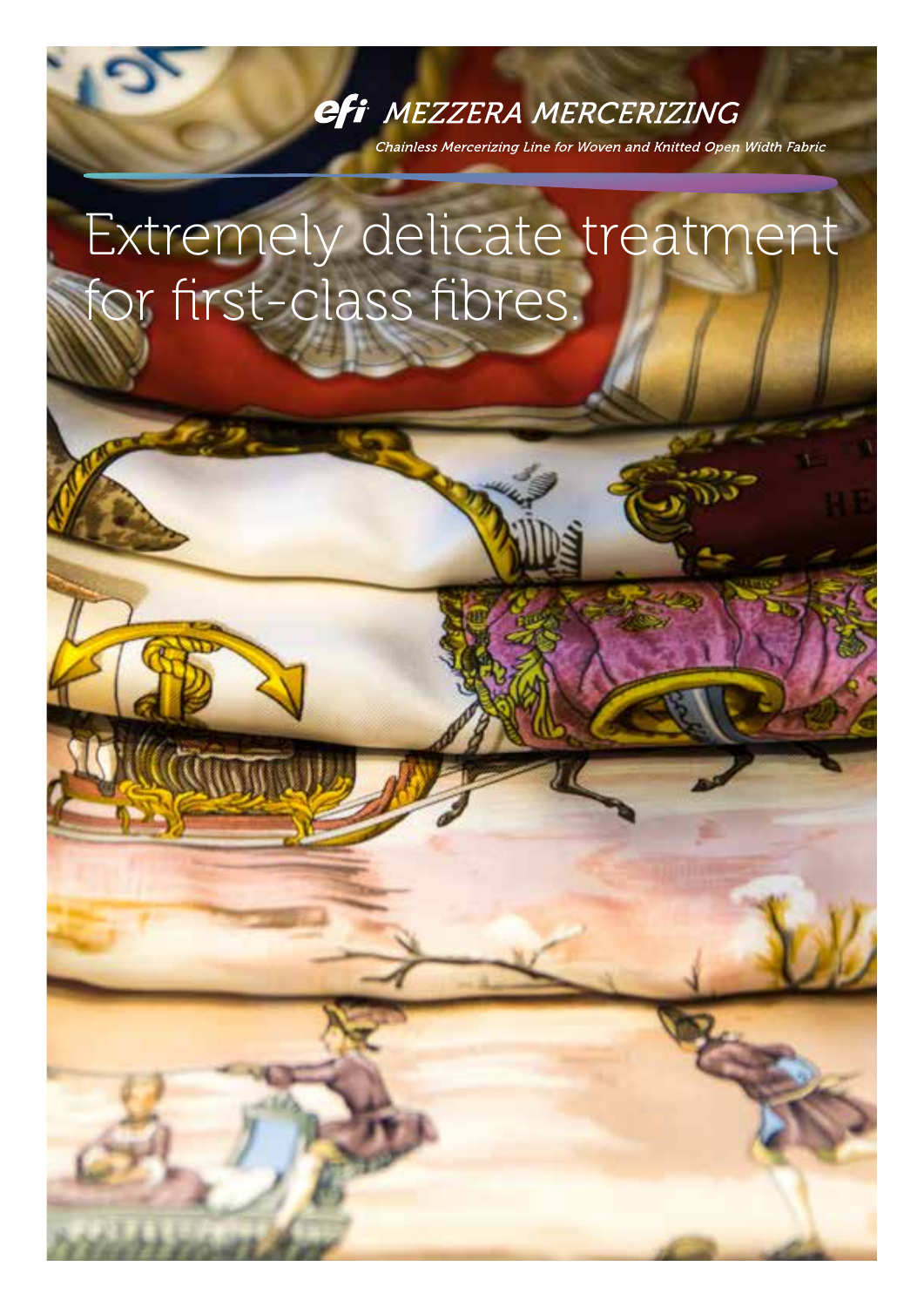## MERCERIZING Extremely delicate treatment for first-class fibres

#### *From micro chemistry…*

Mercerizing is one fundamental step in cotton fabric preparation. During the mercerizing process, the crystalline structure of the cellulose is permanently altered to the benefit of the macroscopic characteristics and fibre reactivity to the dyestuffs. The action of the concentrated lye on the cellulose polymeric structure may be summarized as follows: firstly, the lye hinders the formation of cross linkages between polymeric chain causing a partial re-orientation of the crystallites in the cellulose structure. The section of the fibre changes from kidney-shaped to almost circular due to the swelling and to the modified structure, which involves also the "twisting" of spiral coils in the cellulose. The so modified polymeric chains finally lose the convolutions that are their peculiarity before the mercerizing, and this results in quite interesting effect on the macroscopic scale.

#### *…to macro-results on the fabric*

The macro effect of the crystalline modifications of the cellulose structure changes very usefully the properties of the cotton fabric, to the benefit of the final product quality:

- Increase of dyeing affinity up to 35%
- Dimensional stability
- Improved lustre
- Better mechanical properties
- Coverage of immature/dead cotton
- Softer hand
- Colour brilliance



*ACTIVA: cylinders washing unit*

#### *THE MERCERIZING IN THE DYEHOUSE*

#### *On knitted or desizing fabric (shirt)*

The individual motorization of the lower grinding cylinders and the pneumatic compensator properly studied, allowed the best control of the fabric tension and grant a small shrinkage also in weft direction. For those reasons it's possible to utilize the mercerizing unit also for the knitted fabric, with better dimension stability and minimum residual shrinkage.

The mercerizing process before the bleaching is suggested to avoid the whitening and hydrophilicity effect or to stabilize particular kind of fabric.

#### *On bleached fabric*

This is the most commonly used treatment as the resulting dyeing affinity and lustre are maximum. Last but not least, small defects, creases from roller-bed steamer, naps etc. are covered by the mercerizing when this is used as last process.

2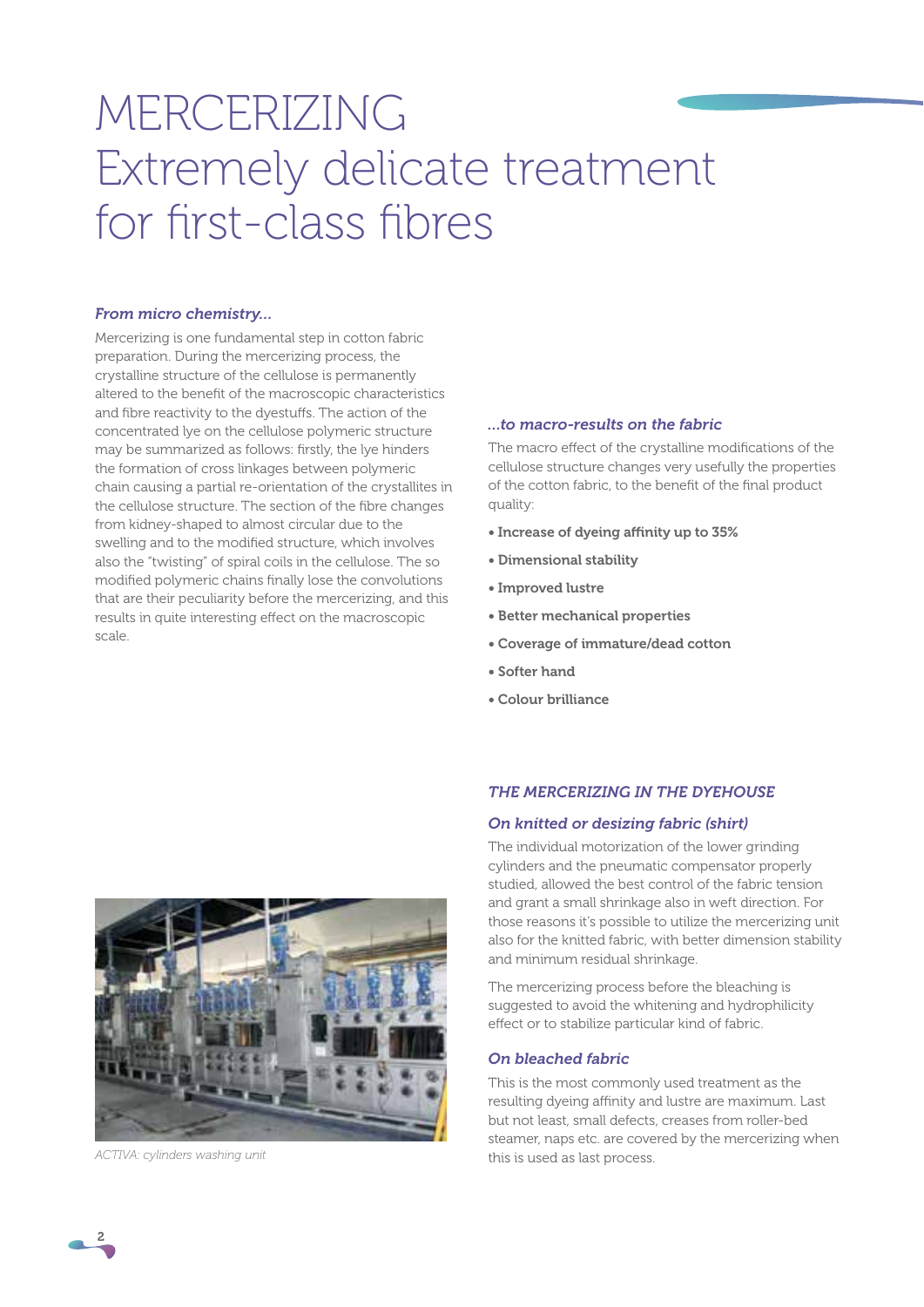#### *MERCERIZING BASIC PROCESS PARAMETERS*

#### *Wet on wet*

Avoids the usage of drying and allows for somehow a reduced steam consumption on the overall process. The washing of cold pad batch usually is made before mercerizing process or sometime there is only a small tank with foulard to equalize the residual fabric pick up. In this case the Caustic soda feeding system is working with a small overflow.

#### *Dry on wet*

The process of caustic imbibitions is simpler. The fabric enters dry, therefore the wetting is uniform and constant, the strong caustic feed is still regulated by PLC according to the weight of the incoming cloth.

#### *Hot mercerizing (50-60° C)*

The exothermic process in this case is cheaper. There isn't refrigeration costs and having less process/reaction time, the speed can be higher. We can obtain a uniform distributed swelling of the fibre core, with a good dead cotton coverage.

#### *Cold mercerizing (10-15°C)*

The lower temperature doesn't permit to swell so much, but donate the typical lustre aspect. The reaction time is consequentially more long compared to hot mercerization.

#### *MERCERIZER - BASIC PROCESS UNITS*

#### *Preparation vat*

The preparation and the impregnation zones are combined into a singe "double deck" unit, where the preparation vat lies on the bottom part. In the preparation vat, strong caustic coming from the main headstock is mixed with a preset amount of water; the concentration of the resulting lye is constantly monitored and maintained through a high precision refract-meter connected to the PLC; when necessary, strong fresh caustic or water are added, to maintain the processing caustic concentration. The preparation vat features a process caustic filter and a recirculation pump that distributes the lye on the upper compartment (the impregnation zone).



*ESSETEX: drums washing unit*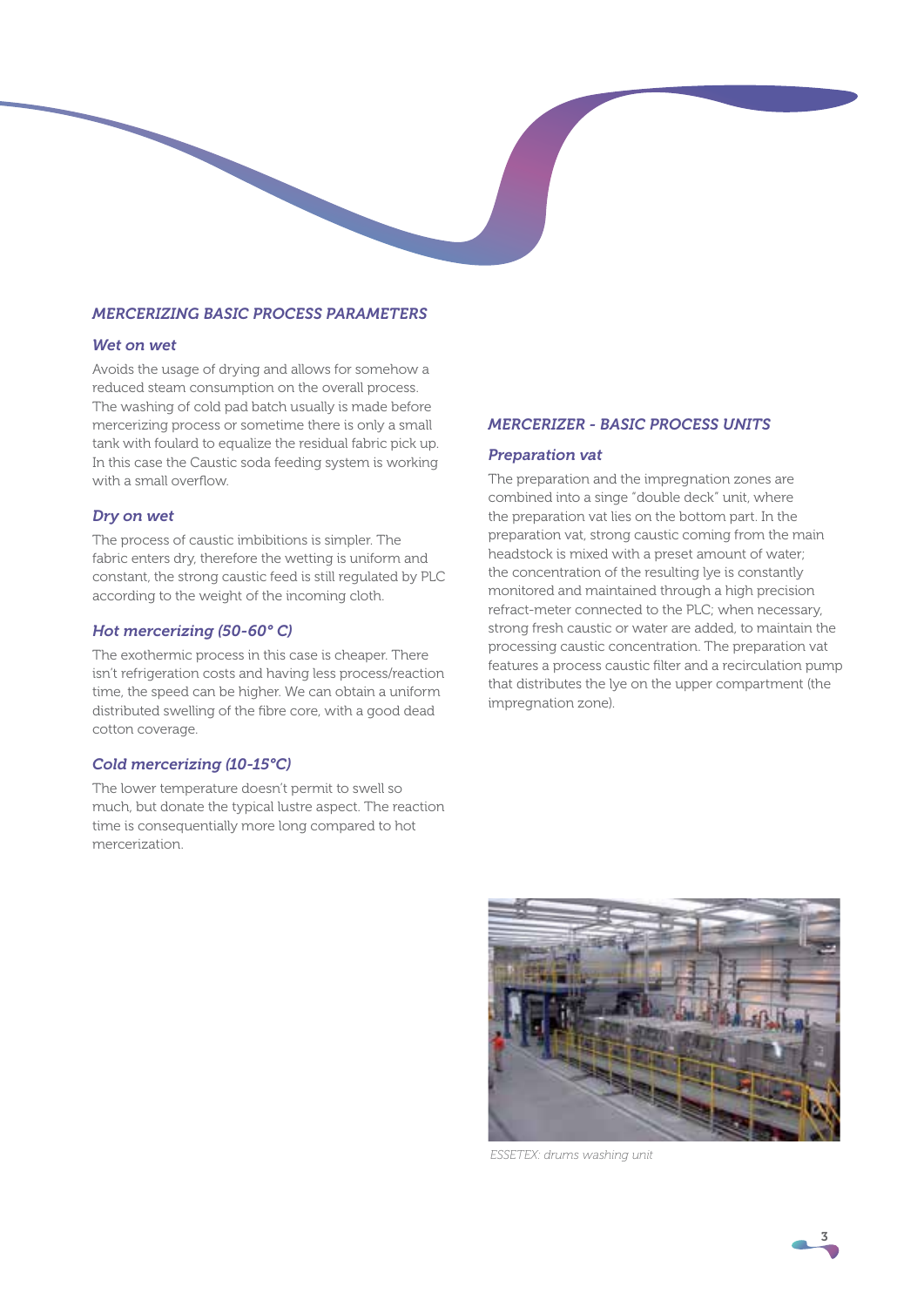## MERCERIZING Extremely delicate treatment for first-class fibres

#### *Impregnation section*

The impregnation section is the zone where the caustic comes into intimate contact with the fabric; the caustic is filtered and sprayed with a number of distributors on the top of each roller, after which the lye is constantly recirculated through the pump of the preparation vat. Each distributor ensures a uniform coverage of the area widthwise, and each impregnation compartment is constantly flooded. The entire impregnation is driven by motors connected to inverters. The tension on the fabric is controlled by specially designed pneumatic compensators.The bottom rollers are chemically plated with Nickel, and grooved. A proper squeezing of the fabric on the bottom grooved rollers is achieved by the upper soft rubber coated rollers, which press the fabric by their own weight.

#### *Reaction section*

The position of the reaction section allows sufficient dwell time between the cellulose and the lye in order to have a complete process, while the fabric is still in the plastic state. The complete mercerizing reaction will taken place, according to the process temperature, after 25-30 sec in hot mercerizing and after 40-50 sec in cold mercerizing.

#### *Stabilization section*

4

This section is vital for the final dimensional stability of the fabric and for attaining a proper washing and neutralizing in the washing section, for the sake of the minimum water consumption. The weak lye coming from the washing section is taken to the end of the stabilizing section; from there, the lye flows countercurrent the main fabric direction, while being continuously recirculated and sprayed on the fabric, section by section, in order to improve the contact time. Recirculation in each counter current section is guaranteed by a number of pumps. Each section in the stabilization has its own temperature control. The control of the residual caustic on the fabric is achieved by measuring the lye equilibrium concentration at the beginning of the stabilization section.

#### *WASHING*

#### *ACTIVA or ESSETEX washing section*

After the stabilization, the modularly assembled washing range ACTIVA o ESSETEX take care of the final washing and neutralizing. The washing is required to achieve the desired neutralization of the fabric, with the least acid and washing water consumption. Choice between ACTIVA or ESSETEX ranges mainly depends on the type of fabric, whether woven or knitted.

#### *Individual drive system and load cell tension control*

Individual drive system of rollers and drums, and load cell tension control, are the guarantee for a crease free operation, and a perfect tension control any time required, even at the lowest values required by the knitted fabric.

#### *Optimized process control*

Separate and independent thermoregulations are provided in each washing box, to adapt the temperature profile to the required processing for the specific dyestuff. The water flow rate is optimised by means of PLC managed flow meters, to cope with different fabric weights and range speeds (the washing liquor flows in the opposite direction of the fabric, therefore minimizing the water consumption in the overall process).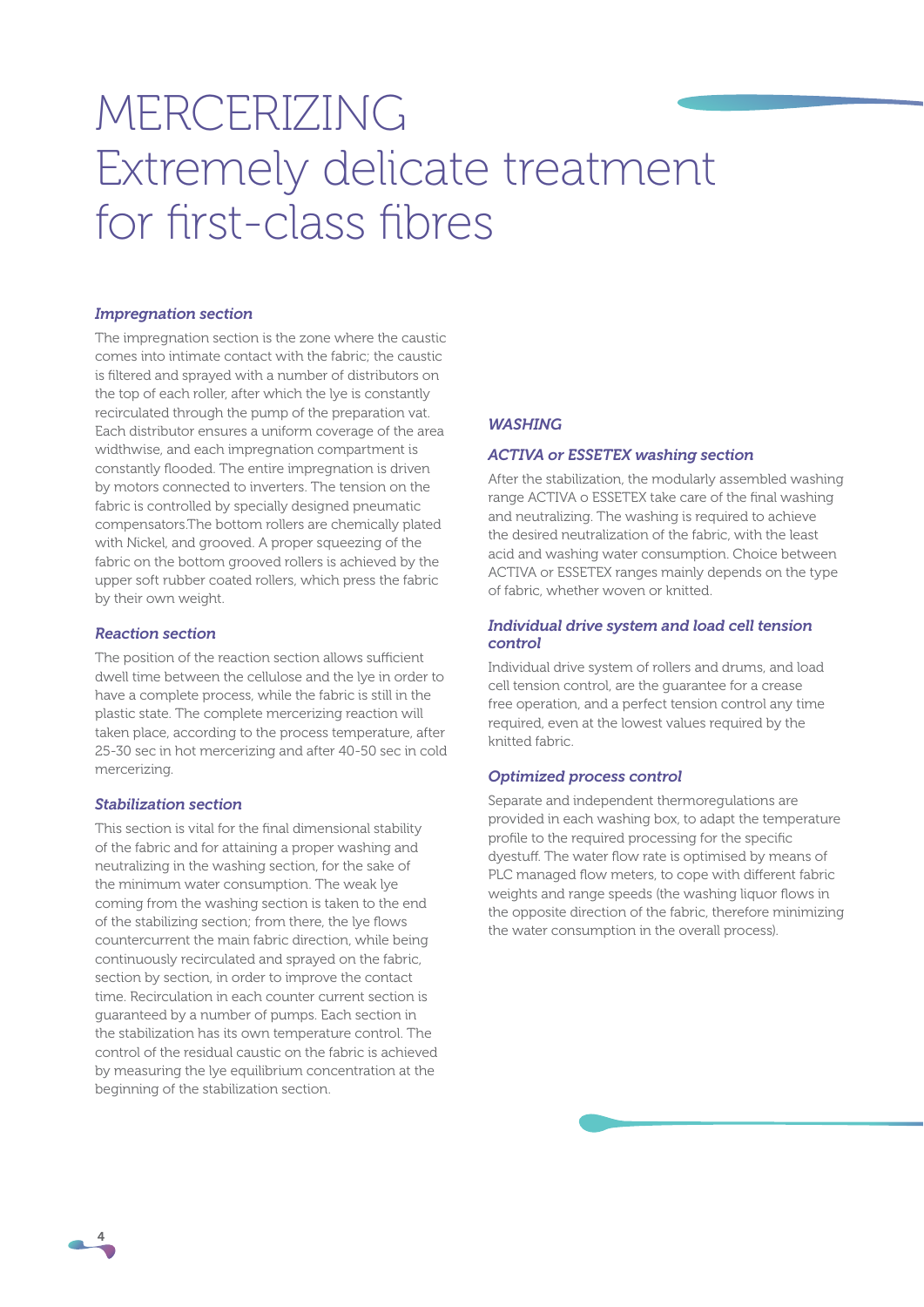#### *Increased washing efficiency with finned rolls technology*

The specially designed fluted rollers or drums in both washing boxes (ACTIVA or ESSETEX) allow a high water turbulence under liquor and a higher washing efficiency, if compared to the traditional washing boxes with plain rollers. In ESSETEX, the fluted drum is also the perfect system to provide an in-depth penetration of the water spray through the fabric.

#### *Automatic pH control and neutralization*

The pH control is achieved in the last washing box, it is specially designed for having two separate and independently regulated compartment. One compartment is equipped with a recirculation pump and a pH probe connected to the PLC for automatic neutralization via metered injection of acid.

#### *MEZZERA PROCESSING OPTIONS*

Mezzera experience, accrued with the day - by - day activity in many dye houses, has led to the implementation of state-of-the-art mercerizing process; Mezzera provide his customers a basic mercerizing scheme, that may be adapted from time to time to the customer's specific requirements with the addition different options (cold, hot, chainless, chain, combi).



5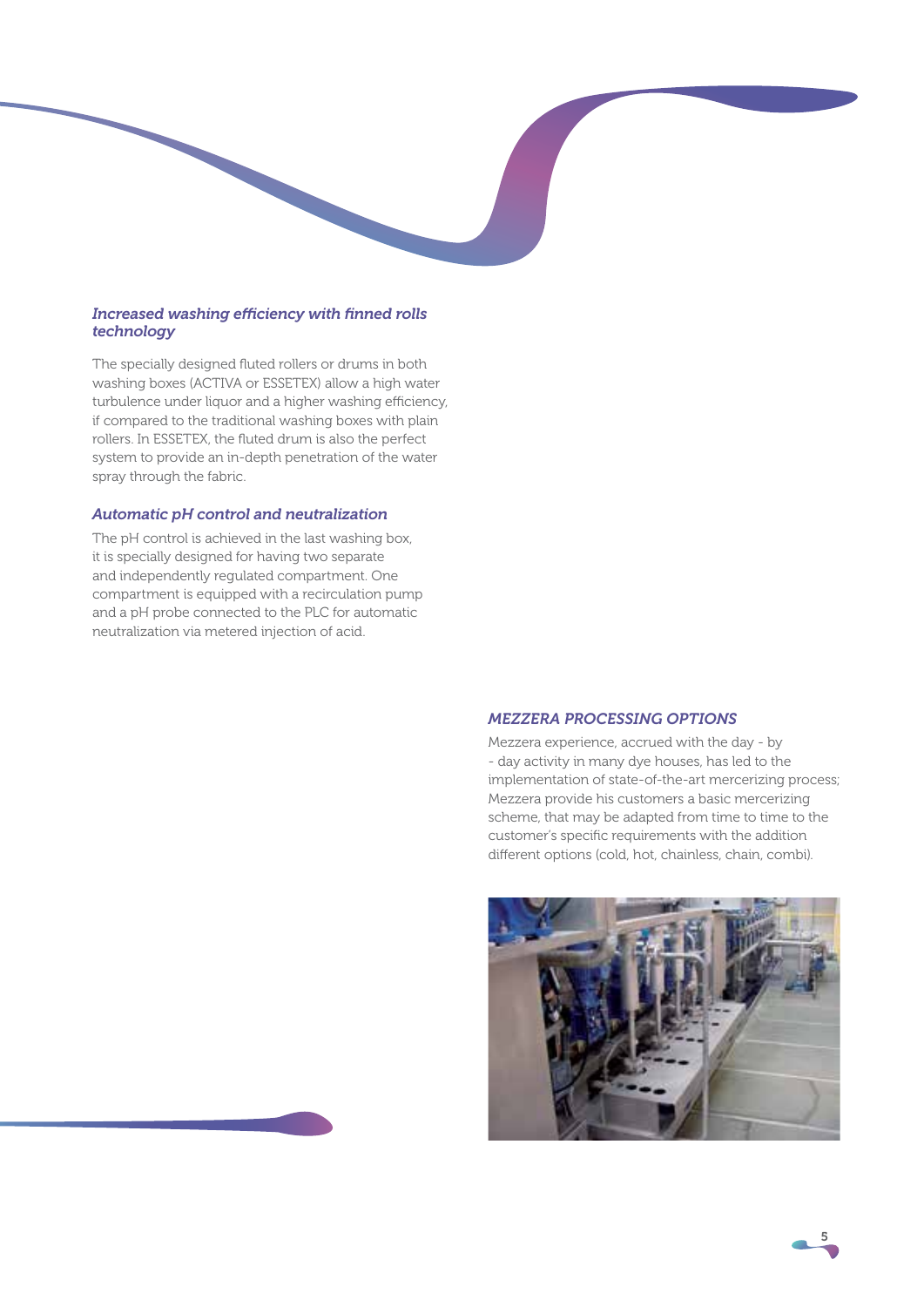

*Chainless mercerizing*



*Chain/chainless mercerizing*



*Long chain mercerizing*



*Chainless mercerizing for knitted fabric*

6

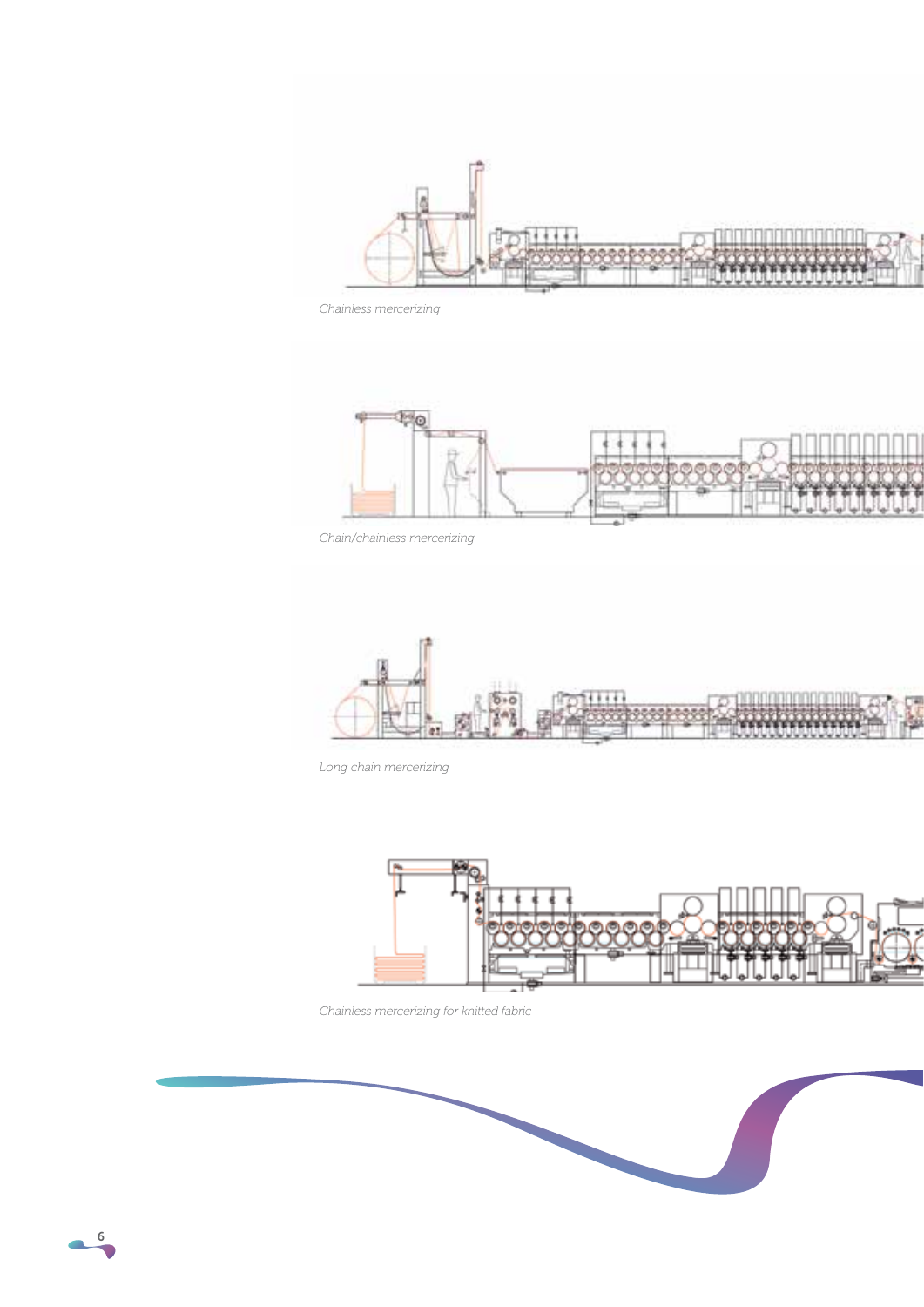







|                                  | Impregnation<br>& reaction | <b>Stabilization</b> |                      | Washing             |                      |                            |
|----------------------------------|----------------------------|----------------------|----------------------|---------------------|----------------------|----------------------------|
| <b>TECHNICAL DATA</b>            |                            | <b>Fabric inlet</b>  | <b>Fabric outlet</b> | <b>Fabric inlet</b> | <b>Fabric outlet</b> | Neutralized<br>fabric exit |
| Lye concentration (°Bé)          | $28 - 32$                  | $6 - 8$              | $1 - 2$              | 1-2                 |                      |                            |
| 100% NaOH (g/kg) On the fabric   | $200 - 270$                | $200 - 270$          | 50-80                | 50-80               | Neutralized          |                            |
| L/kg weak lye o l/kg fresh water | n.a.                       | $4 - 5$              | $4 - 5$              | $4 - 5$             | $5 - 6$              |                            |